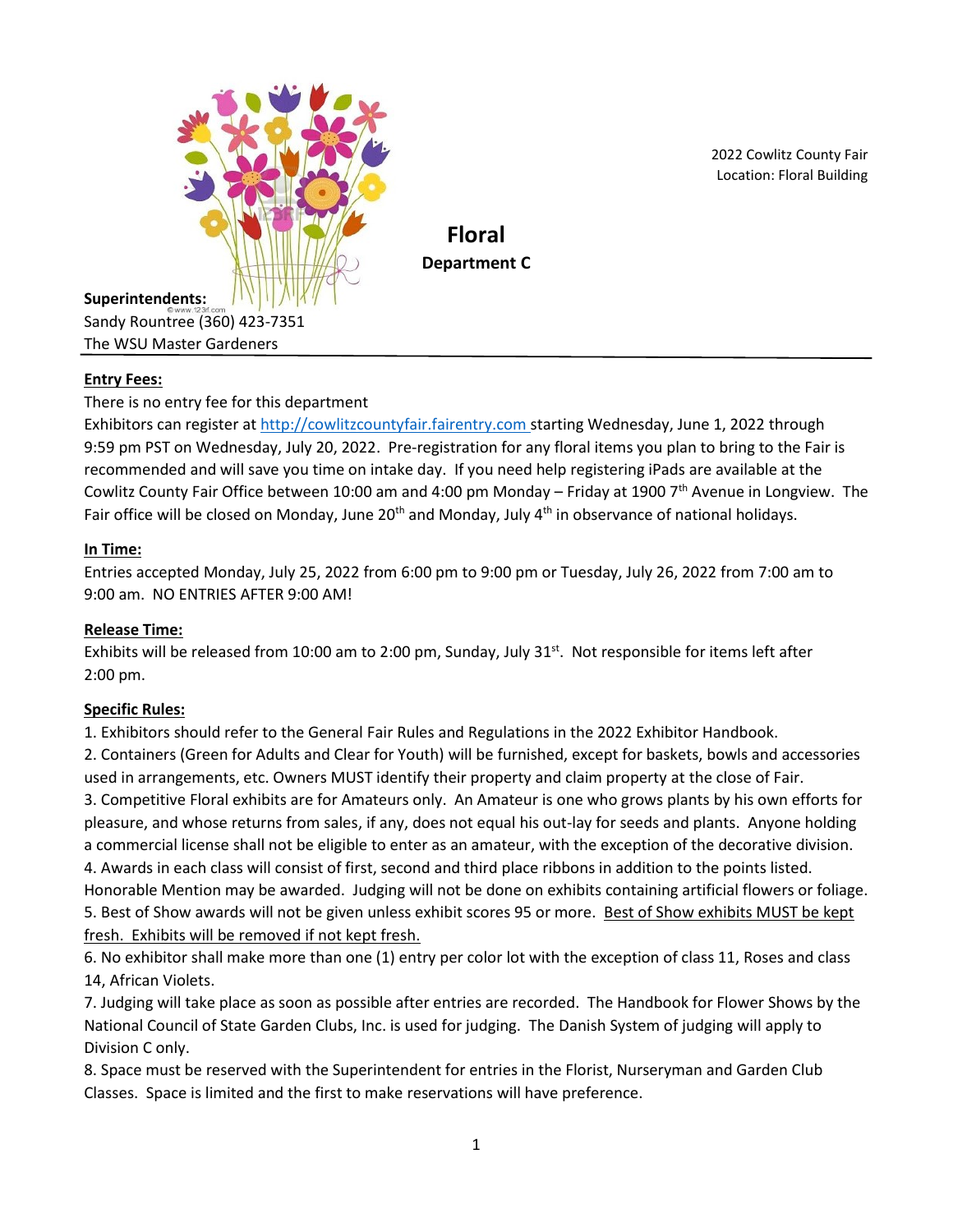9. Anyone ages 17 years and under must enter in Division C, Classes 1 through 4. Judging will be done by the Danish System.

10. The Fair Management will not be responsible for the loss of containers, accessories or equipment used in displays.

- 11. Cut fruit and prepared food will not be allowed.
- 12. Premiums will be withheld if found taking other's flowers or ribbons without their permission.
- 13. Wedging will be permissible.
- 14. Do not remove stamens in lilies.

**Flower Hints:** Cut your flowers in the late afternoon the day before they are to be exhibited. Place the flowers immediately into water that has been set out in the garden all day. Cutting should be done about 4:00 pm since there is the greatest amount of sugar in the leaves at that time, unless the weather is extremely hot. In that instance cutting in the early morning is optimum. Keep flowers in water in a cool, dark place overnight. To arrange, cut stems cleanly at an angle under water with a sharp knife and place in water-filled vase or container. Cut stems as long as possible. All foliage that is below the water line should be removed. Foliage should be clean. Remove any broken or disfigured foliage or petals as foliage and stems count in judging as well as blooms. It is better to have more stem and foliage than too little. Groom plants well. Flowers must have their own attached foliage. All stems should be in proportion to the flower.

#### **Show Schedule:**

Tuesday, July 26, 2022 at 10:00 am – Judging

#### **Premiums:**

See each division for specific premium information

#### **Special Awards**

| <b>Best of Class Annual</b>                | 20 points           |
|--------------------------------------------|---------------------|
| Dahlia in Show, Best of Class              | 20 points & Rosette |
| Gladiolus in Show, Best of Class           | 20 points & Rosette |
| Tuberous Begonia in Show, Best of Class    | 20 points & Rosette |
| Lily in Show, Best of Class                | 20 points & Rosette |
| Any Other Perennial, Best in Show          | 20 points & Rosette |
| Shrub, Tree or Vine in Show, Best of Class | 20 points & Rosette |
| Rose in Show, Best of Class                | 20 points & Rosette |
| Miniature Rose in Show, Best of Class      | 20 points & Rosette |
| <b>Best of Show Container Plant</b>        | 20 points & Rosette |
| Hanging Basket in Show, Best of Class      | 20 points & Rosette |
| African Violet Best of Class               | 20 points           |
| Advanced Design, Best in Show              | 30 points & Rosette |
| Novice Design, Best in Show                | 30 points & Rosette |
| <b>Best Advanced Designer</b>              | 30 points           |
| <b>Best Novice Designer</b>                | 30 points           |
| Niches, Best in Show                       | 30 points & Rosette |
| Best in Show, Child Division               | 15 points & Rosette |
| Best in Show, Youth Division               | 15 points & Rosette |
| <b>Special Award</b>                       | Rosette             |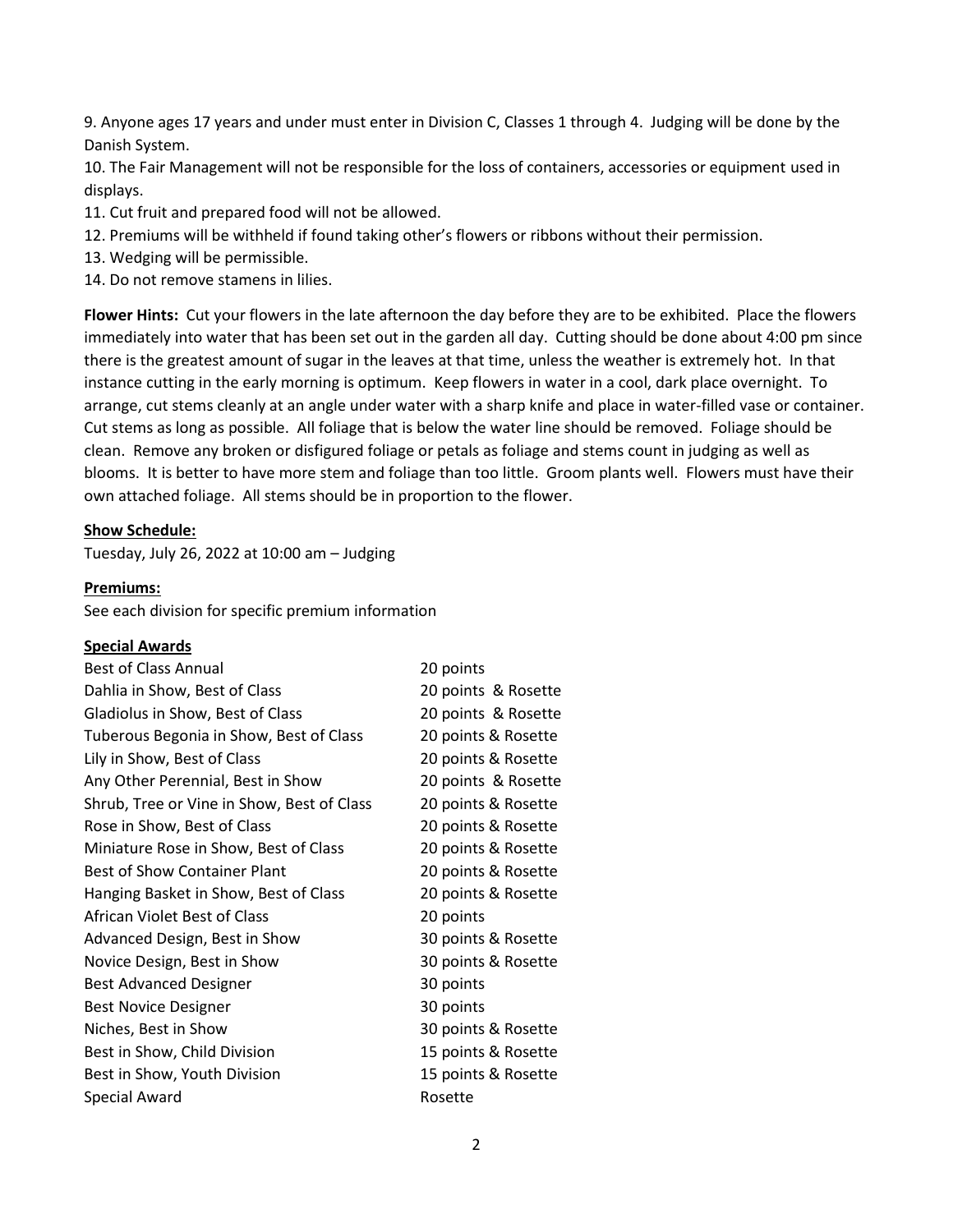| Superintendent's Award | Rosette |
|------------------------|---------|
| Honorable Mention      | Ribbon  |

#### **Division A: ADULT**

#### **Classes:**

#### 1. **Annuals** – *Use the Lots Immediately Following*

Blue =  $10$  points Red =  $6$  points White =  $3$  points

- 1. Ageratum
	- a. Blue
	- b. Other Color
- 2. Aster (3 Stems)
	- a. Same Color
	- b. Mixed Color Ball
	- c. Mixed Color Shaggy
	- d. Mixed Color Single
	- e. Mixed Color Pin Cushion
- 3. Bachelor Buttons (5 Blooms)
	- a. Same Color
	- b. Mixed Colors
- 4. Calendula (5 Blooms)
	- a. Orange
	- b. Yellow
	- c. Other
- 5. Coleus (3 Stems)
	- a. Same Color
	- b. Mixed Color
- 6. Cosmos (3 Sprays) 10-15 Inches Long
	- a. Same Color
	- b. Mixed Colors
- 7. Marigold Large (Size 3 Blooms)
	- a. Almost White
	- b. Orange
	- c. Yellow
- 8. Marigold French Dwarf (1 Spray)
	- a. Single
	- b. Double
- 9. Marigold Crested (1 Spray)
	- a. Orange
	- b. Yellow Shades
- 10. Marigold Miniature (1 Spray)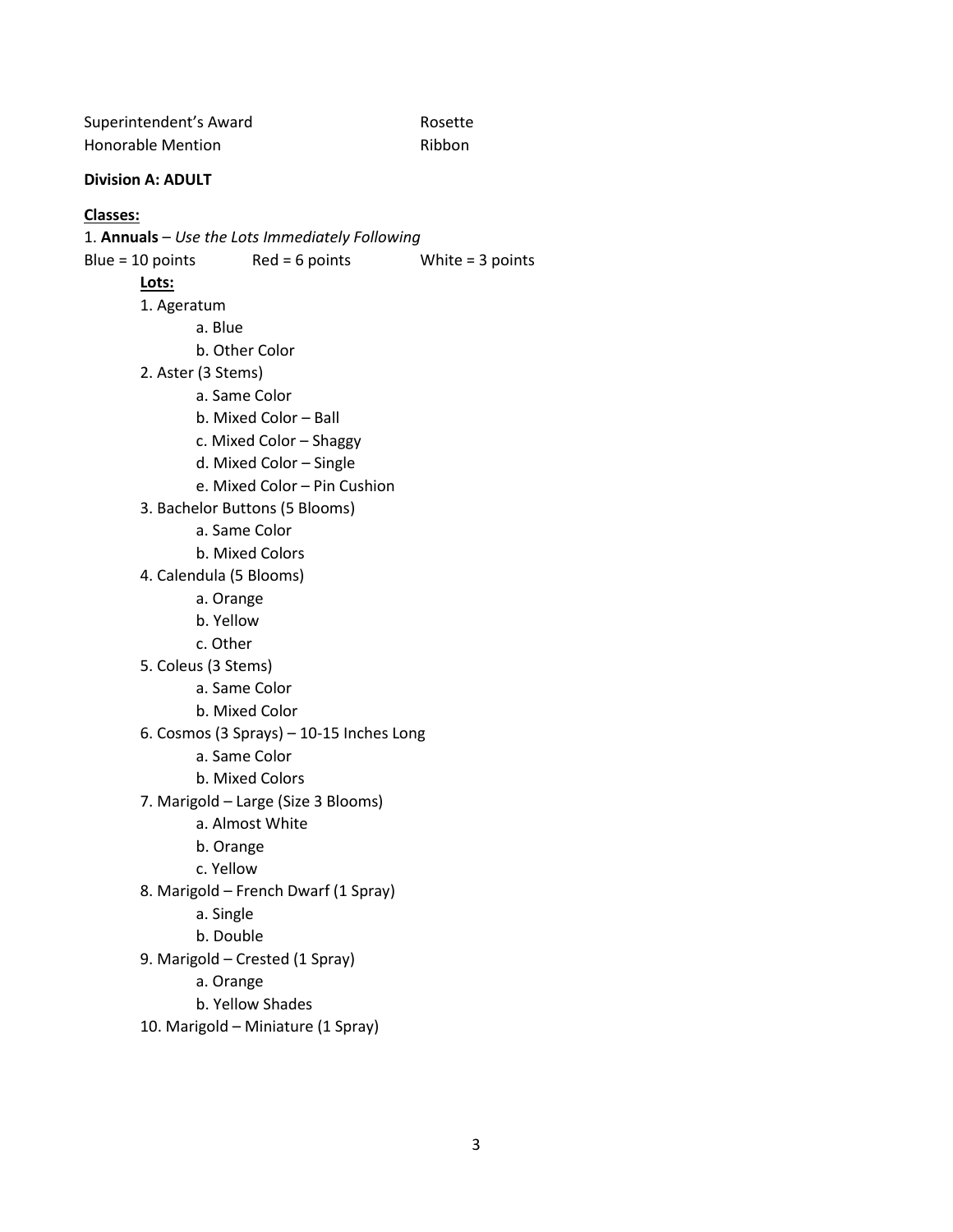11. Nasturtiums (5 Stems)

- a. Orange
- b. Yellow
- c. Red
- d. Other
- 12. Million Bells (3 Stems)
	- a. Same Color
	- b. Mixed Colors
- 13. Petunias Single (3 Stems or 1 Spray)
	- a. Blue
	- b. Red
	- c. White
	- d. Bi-Color
	- e. Purple
	- f. Other
- 14. Petunia Double (3 Stems or 1 Spray)
	- a. Blue
	- b. Red
	- c. White
	- d. Bi-Color
	- e. Purple
	- f. Other
- 15. Salvia (3 Stems)
	- a. Red
	- b. Other
- 16. Snapdragons (3 Stems)
	- a. Single
	- b. Butterfly
	- c. Floral Carpet
	- d. Double White
	- e. Double Pink
	- f. Double Yellow
	- g. Double Red
	- h. Other
- 17. Statice (3 Sprays)
	- a. Pink
	- b. White
	- c. Yellow
	- d. Other
- 18. Sweet Pea (5 Stems)
	- a. Same Color
	- b. Mixed Colors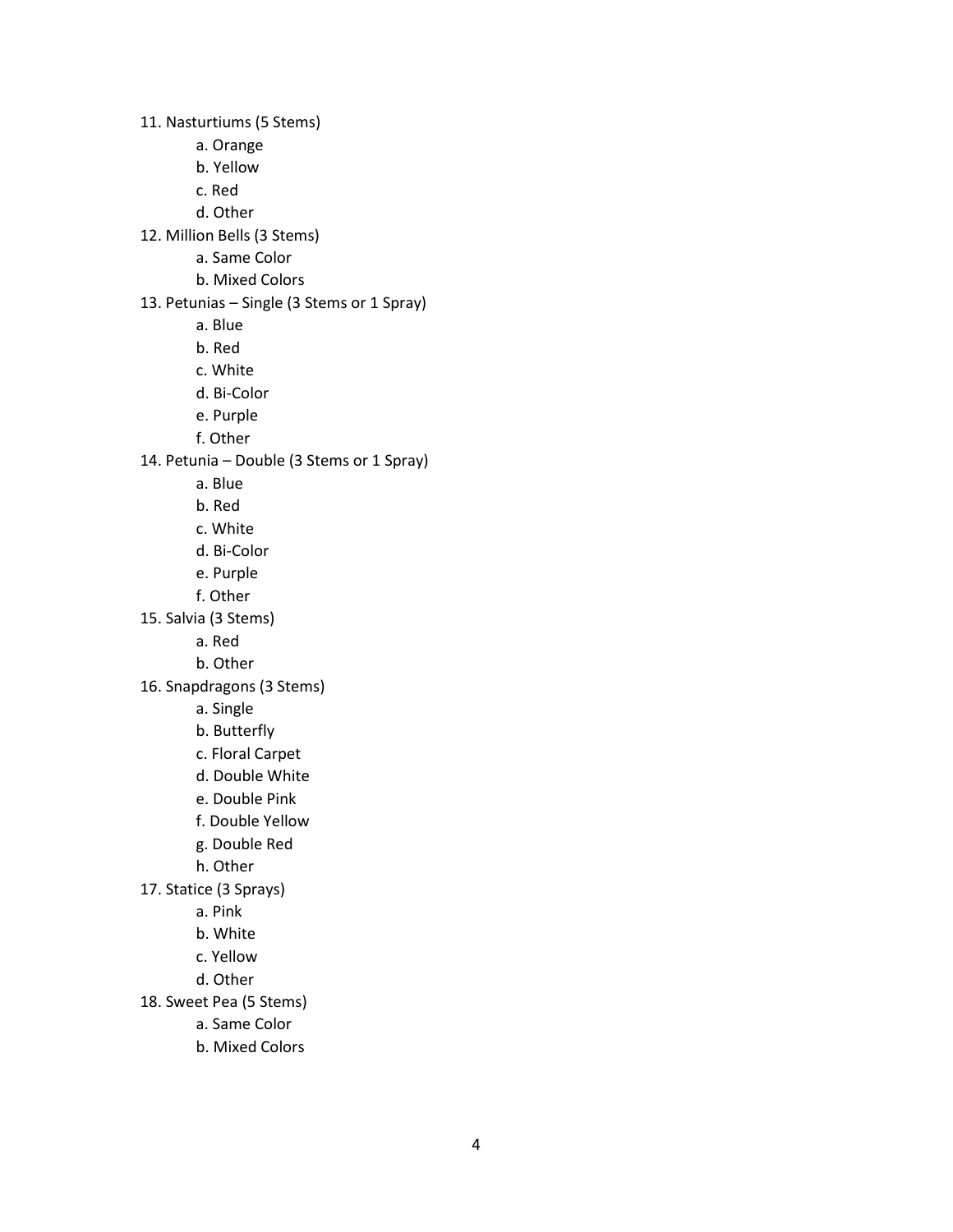#### 19. Strawflowers (5 Stems)

- a. Fresh Bloom
- b. Mixed Colors
- 20. Sunflower (1 Stem)
- 21. Verbena (3 Stems)
	- a. Pink
	- b. White
	- c. Yellow
	- d. Other

| Zinnia Color Key: Please indicate color on registration |                 |
|---------------------------------------------------------|-----------------|
| A. Yellow                                               | F. Rose         |
|                                                         | G. White        |
| B. Orange<br>C. Lavender                                | H. Shell Pink   |
| D. Red                                                  | I. Green        |
| E. Pink                                                 | J. Mixed Colors |

- 22. Zinnias (3 Blooms) *– Indicate zinnia color using the key above*
	- a. Dahlia
	- b. Cactus
	- c. Miniature
- 23. Unscheduled *Use the Lots Immediately Following*
	- a. One (1) Stem
	- b. One (1) Spray
	- c. One (1) Spike

#### 2. **Annuals – Baskets and Collections**

Blue = 15 points Red = 8 points White = 4 points

- 1. Aster Basket or Container Mixed Colors, 15 Blooms
- 2. Marigold Basket or Container Mixed Large Flowers (10 Blooms)
- 3. Marigold French Dwarf Basket or Container, Mixed Colors (5 or More Sprays)
- 4. Zinnia Collection
	- a. 5 Large
		- b. 10 Miniature
- 5. Collection of Annuals (15 Stems)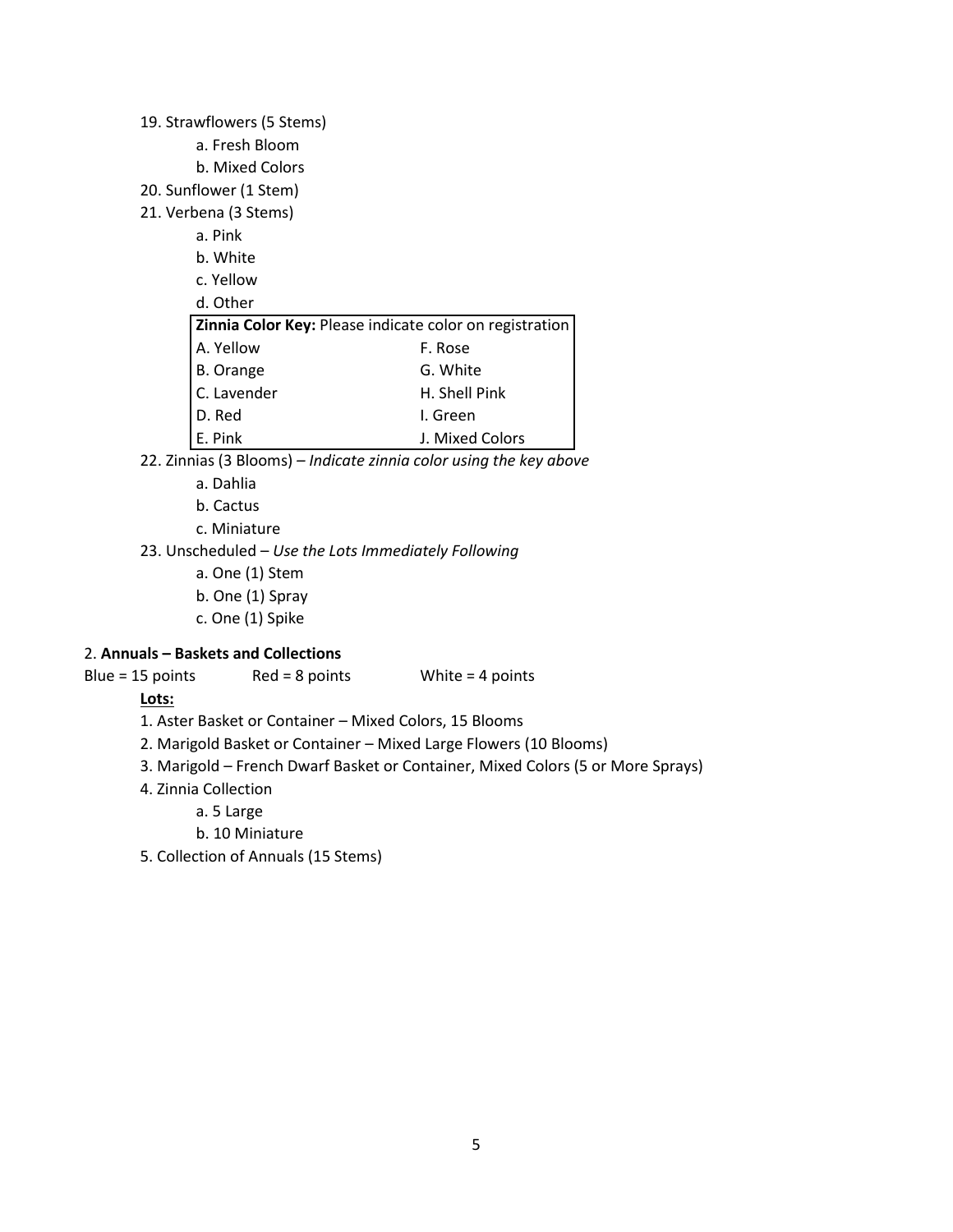#### 3. **Dahlias** – *Use the Lots and Color Key Immediately Following*

Blue =  $10$  points Red = 6 points White = 3 points Dahlias should have two (2) to four (4) leaves. Name if possible. Varieties over four (4) inches must be grown disbudded. Varieties less than four (4) inches not disbudded.

| Dahlia Color Key: Please indicate color on registration |                |
|---------------------------------------------------------|----------------|
| A. White                                                | I. Dark Pink   |
| <b>B. Yellow</b>                                        | J. Lavender    |
| C. Bronze                                               | K. Purple      |
| D. Orange                                               | L. Light Blend |
| E. Flame                                                | M. Dark Blend  |
| F. Red                                                  | N. Bi-Color    |
| G. Dark Red                                             | O. Variegated  |
| H. Light Pink                                           | P. Peach       |

- 1. Formal Decorative 10 inches and Over (1 Bloom)
- 2. Informal Decorative 10 inches and Over (1 Bloom)
- 3. Straight Cactus 10 inches and Over (1 Bloom)
- 4. Semi-Cactus 10 inches and Over (1 Bloom)
- 5. Cactus 10 inches and Over (1 Bloom)
- 6. Formal Decorative 8-10 Inches (1 Bloom)
- 7. Informal Decorative 8-10 Inches (1 Bloom)
- 8. Straight Cactus 8-10 Inches (1 Bloom)
- 9. Semi-Cactus 8-10 Inches (1 Bloom)
- 10. Cactus 8-10 Inches (1 Bloom)
- 11. Formal Decorative 6-8 Inches (1 Bloom)
- 12. Informal Decorative 6-8 Inches (1 Bloom)
- 13. Straight Cactus 6-8 Inches (1 Bloom)
- 14. Semi Cactus 6-8 Inches (1 Bloom)
- 15. Cactus 6-8 Inches (1 Bloom)
- 16. Formal Decorative 4-6 Inches (1 Bloom)
- 17. Informal Decorative 4-6 Inches (1 Bloom)
- 18. Straight Cactus 4-6 Inches (1 Bloom)
- 19. Semi-Cactus 4-6 Inches (1 Bloom)
- 20. Cactus  $-4-6$  Inches (1 Bloom)
- 21. Formal Decorative, Miniature One Variety, Under 4 Inches (3 Blooms)
- 22. Informal Decorative, Miniature One Variety, Under 4 Inches (3 Blooms)
- 23. Cactus, Miniature One Variety, Under 4 Inches (3 Blooms)
- 24. Pompom Not over 2 Inches in Diameter, One Variety (3 Blooms)
- 25. Anemone Any Color, One Variety (3 Blooms)
- 26. Ball Any Color (1 Bloom)
- 27. Collarette Any Color, One Variety (3 Blooms)
- 28. Novelty Any Color, One Variety (3 Blooms)
- 29. Seedling Any Color, One Variety (3 Blooms)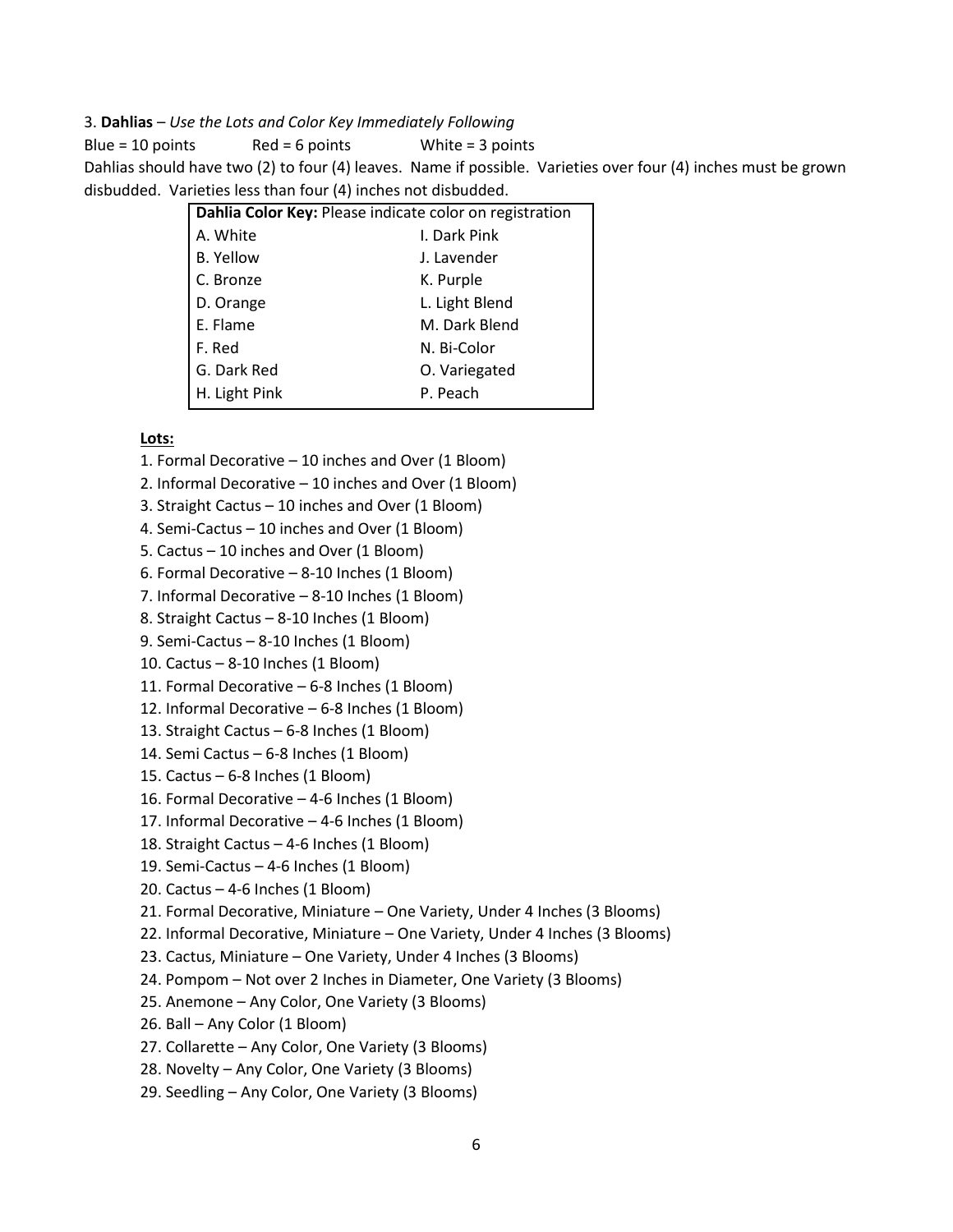- 30. Single Any Color, One Variety (3 Blooms)
- 31. Water Lily Any Color, One Variety (1 Bloom)
- 32. Lacinated Any Color, Any Size (Split) Cactus (1 Bloom)

4. **Collection of Dahlias** (Use containers provided by the Department) – *Use the Lots Immediately Following and Color Key above*

Blue = 15 points Red = 10 points White = 5 points

**Lots:**

1. Large – Any Type, One or Mixed Colors (5 Blooms)

- 2. Miniature Any Type, One or Mixed Colors (10 Blooms)
- 3. Pompoms Not Over 2 Inches, One ore Mixed Colors (10 Blooms)

5. **Gladiolus** – *Use the Lots and Color Key Immediately Following*

```
Blue = 10 points Red = 6 points White = 3 points
```
Foliage attached and name if possible. Remove side shoots.

| <b>Gladiolus Color Key: Please indicate color on registration</b> |                                  |  |
|-------------------------------------------------------------------|----------------------------------|--|
| A. White                                                          | H. Rose                          |  |
| B. Green                                                          | I. Lavender                      |  |
| C. Yellow                                                         | J. Violet Blue                   |  |
| D. Orange                                                         | K. Smokies                       |  |
| E. Salmon                                                         | L. One Color Blend               |  |
| F. Pink                                                           | M. Any Other Color               |  |
| G. Red                                                            | N. Any Other Color with Markings |  |
|                                                                   |                                  |  |

#### **Lots:**

- 1. Standard Gladiolus One (1) Spike
- 2. Standard Gladiolus Three (3) Spikes
	- a. One Color
	- b. Mixed Colors
- 3. Miniature Gladiolus One (1) Spike
- 4. Miniature Gladiolus Three (3) Spikes, 2 ½ inches or less in diameter
	- a. One Color
	- b. Mixed Colors
- 5. Any Unusual Type (Double, Butterfly, etc.) One (1) Spike

6. **Gladiolus** – Standard 6 Spikes and Baskets – *Use the Lots Immediately Following and Color Key listed above* Blue = 15 points Red = 8 points White = 4 points

#### **Lots:**

1. Standard Gladiolus – Six (6) Spikes

a. One Color

b. Mixed Colors

2. Miniature Gladiolus – Six (6) Spikes

- a. One Color
- b. Mixed Colors

3. Standard Gladiolus – Basket of not less than six (6)

- a. One Color
- b. Mixed Colors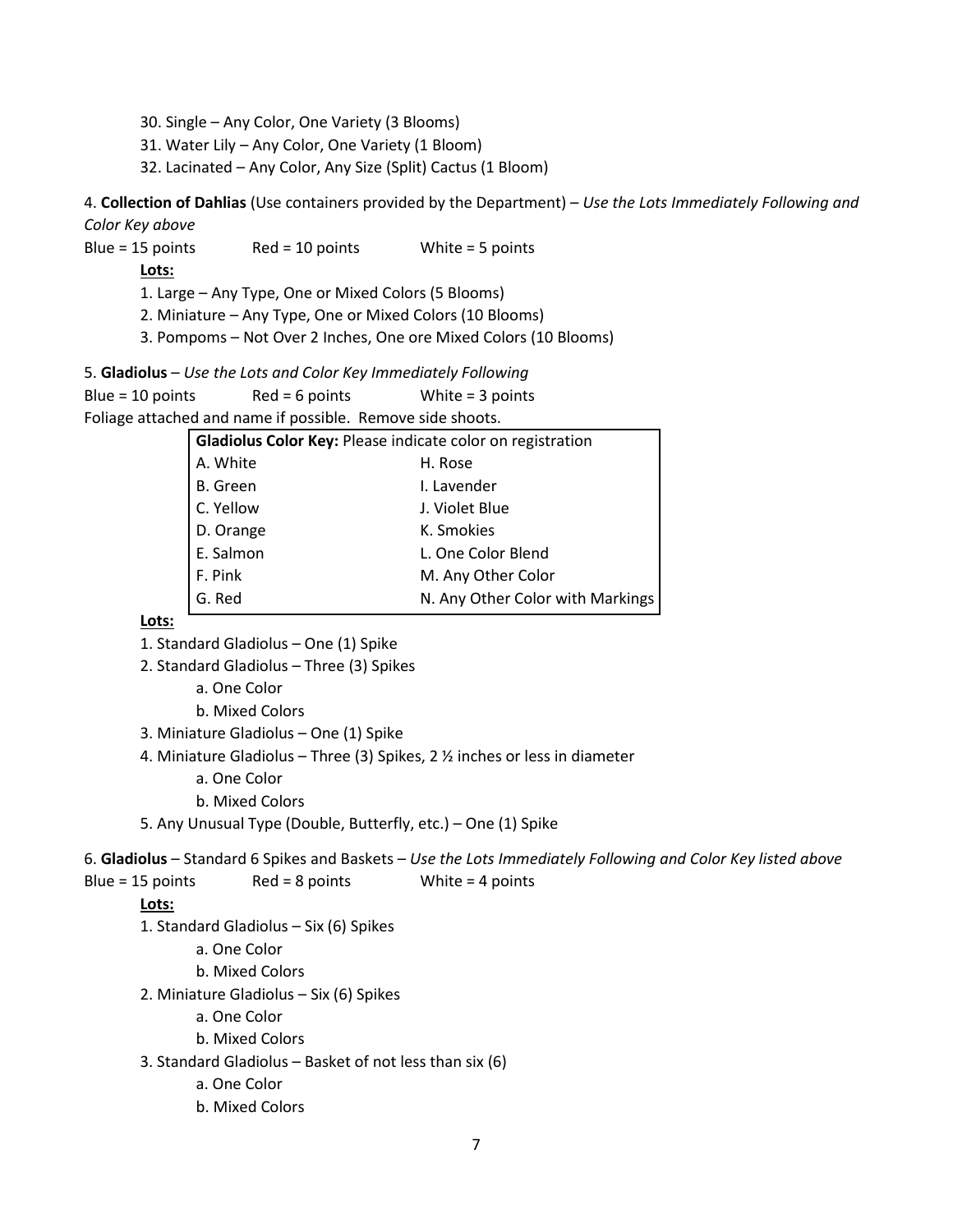4. Miniature Gladiolus – Basket of not less than six (6)

a. One Color

b. Mixed Color

7. **Tuberous Begonias** – *Use the Lots and Color Key Immediately Following*

```
Blue = 10 points Red = 6 points White = 3 points
```
Removal of pistillate bloom, optional

| Tuberous Begonia Color Key: Please indicate color on registration |                     |  |
|-------------------------------------------------------------------|---------------------|--|
| A. White                                                          | E. Orange           |  |
| B. Red Shades                                                     | F. Peach or Apricot |  |
| $\Big $ C. Pink<br>D. Yellow                                      | G. Any Other Color  |  |
|                                                                   |                     |  |

**Lots:** 1. Camellia (1 Bloom) 2. Ruffled Camellia (1 Bloom) 3. Carnation Fimbriata Type (1 Bloom) 4. Picotee (1 Bloom) 5. Roseform (1 Bloom) 6. Ruffled (1 Bloom) 7. Lace (1 Bloom) 8. Single Frilled or Crispa (1 Bloom) 9. Crested (1 Bloom) 10. Marmorata (1 Bloom) 11. Mini-Strain (Multi-Floral) (1 Bloom) 12. Non-Stop (1 Bloom) 13. Any Other (1 Bloom) 8. **Perennials** – *Use the Lots Immediately Following* Blue =  $10$  points Red = 6 points White = 3 points **Lots:** 1. Allium, under 30 inches (1 Stem) a. White b. Colored 2. Anemone, Japonica (3 Sprays) a. White b. Pink c. Any Other Color 3. Carnations (3 Stems) a. One Color b. Mixed Colors 4. Miniature Carnations, Dianthus (5 Stems) a. One Color b. Mixed Colors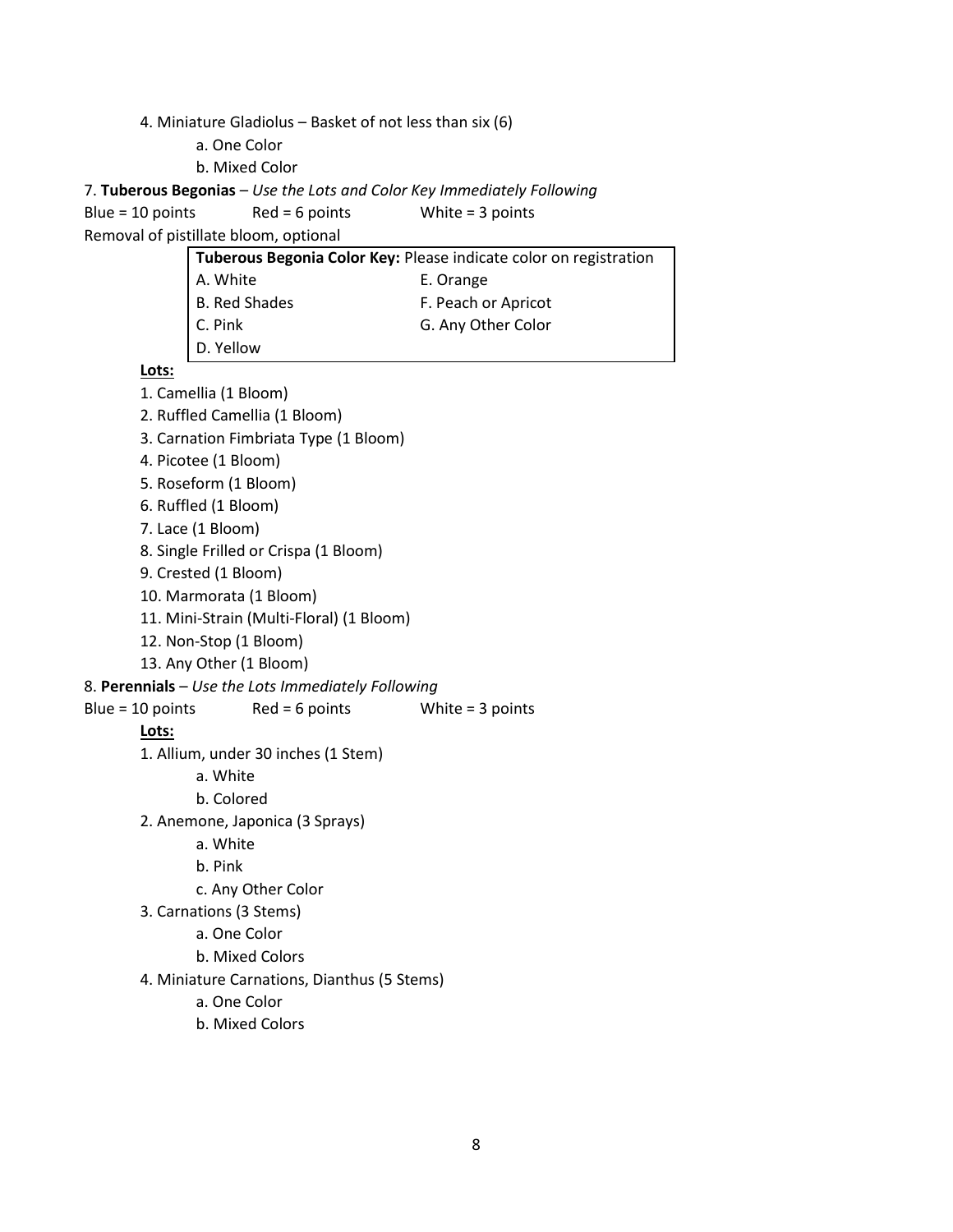5. Chrysanthemum, Early Garden (1 Spray)

- a. White
- b. Pink
- c. Yellow
- d. Red
- e. Bronze
- f. Any Other Color
- 6. Coreopsis (3 Stems)
	- a. Yellow
		- b. Any Other Color
- 7. Cosmos (3 Stems)
	- a. One Color
	- b. Three Colors
	- c. Chocolate
- 8. Daisy Single (3 Stems)
	- a. White
	- b. Colored
- 9. Daisy Double (3 Stems)
	- a. White
	- b. Yellow
	- c. Any Other Color
- 10. Daisy Gaillardia, one variety (3 Stems)
	- a. Single
	- b. Double
- 11. Daisy Gloriosa Rudbeckia (3 Stems)
	- a. Single
	- b. Double Yellow
	- c. Double Rust
- 12. Daylily (1 Stem)
	- a. Single
	- b. Double
- 13. Delphinium (1 Spike)
	- a. White
	- b. Pink
	- c. Blue
- 14. Echinacea-Coneflower (3 Stems)
	- a. White
	- b. Pink
	- c. Purple
	- d. Red
	- e. Yellow
	- f. Any Other Color
- 15. Fuchsia –Upright, One 12 inch Stem
- 16. Fuchsia Trailing, One 12 inch Stem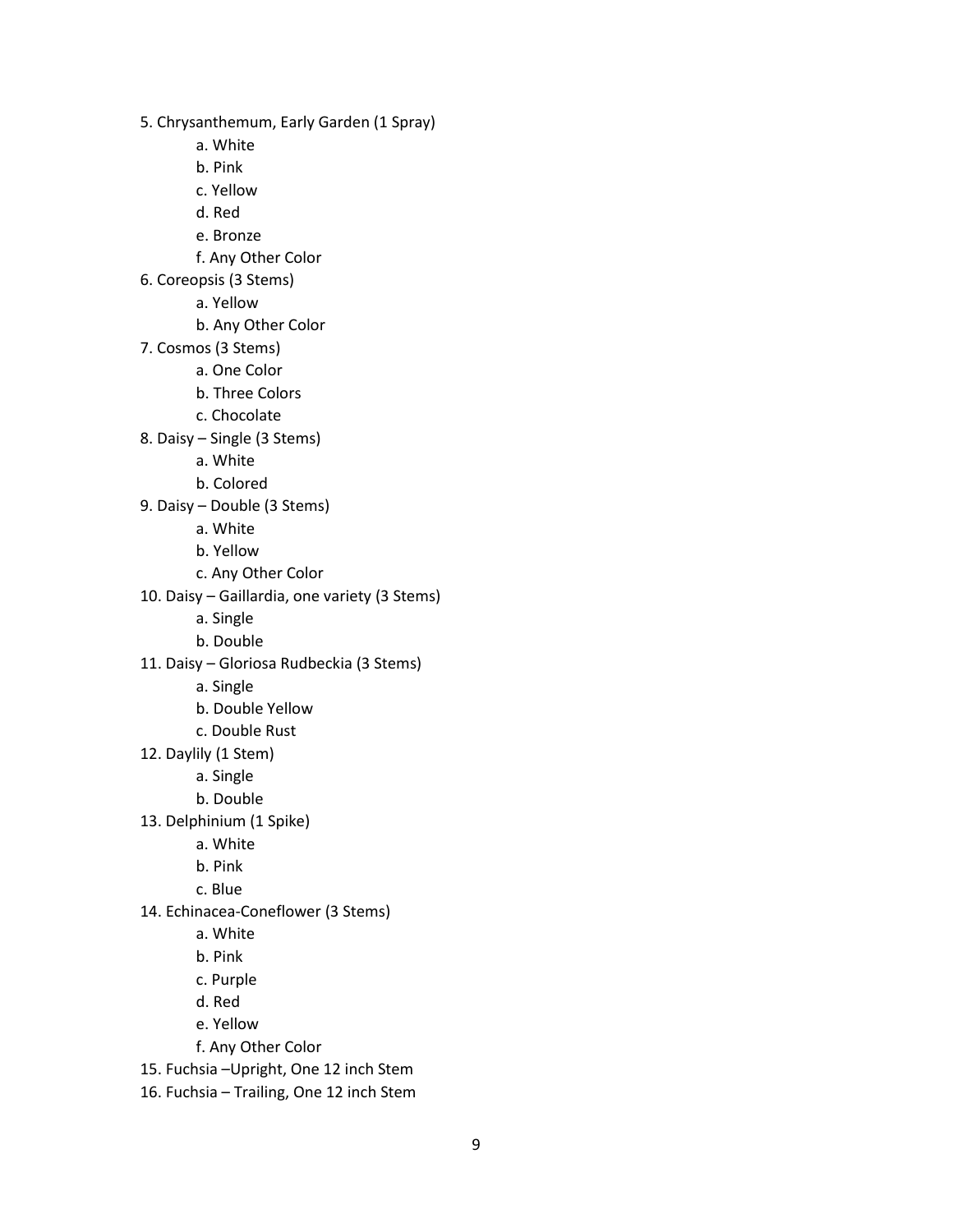a. Single b. Double White c. Double Pink 18. Hosta (Foliage only – measured by leaf width) a. Small (3 Stems, 3" or under) b. Medium (1 Stem, 3" to 6") c. Large (1 Stem, over 6") 19. Liatris (1 Spike) 20. Lily - With Stamens (1 Stem) *Do Not Remove Stamens* a. Asiatic b. Trumpet c. Oriental (i.e. "Casablanca") d. Interdivisional (i.e. "Black Beauty") e. Tiger f. Unscheduled 21. Monarda (3 Stems) a. Pink b. Red c. Any Other Color 22. Montbretia, Crocosmia (3 Stems) a. Red b. Orange c. Yellow 23. Pansy (5 Stems) a. One Color b. Mixed Colors c. Viola with Foliage 24. Penstemon (1 Stem) a. Pink b. White c. Red d. Any Other Color 25. Phlox (1 Stem) a. White b. Pink or Rose c. Lilac or Purple d. Red 26. Phlox – Collection (3 Stems) a. White b. Pink or Rose

17. Gypsophila – Baby's Breath (1 Spray)

- c. Lilac or Purple
- d. Red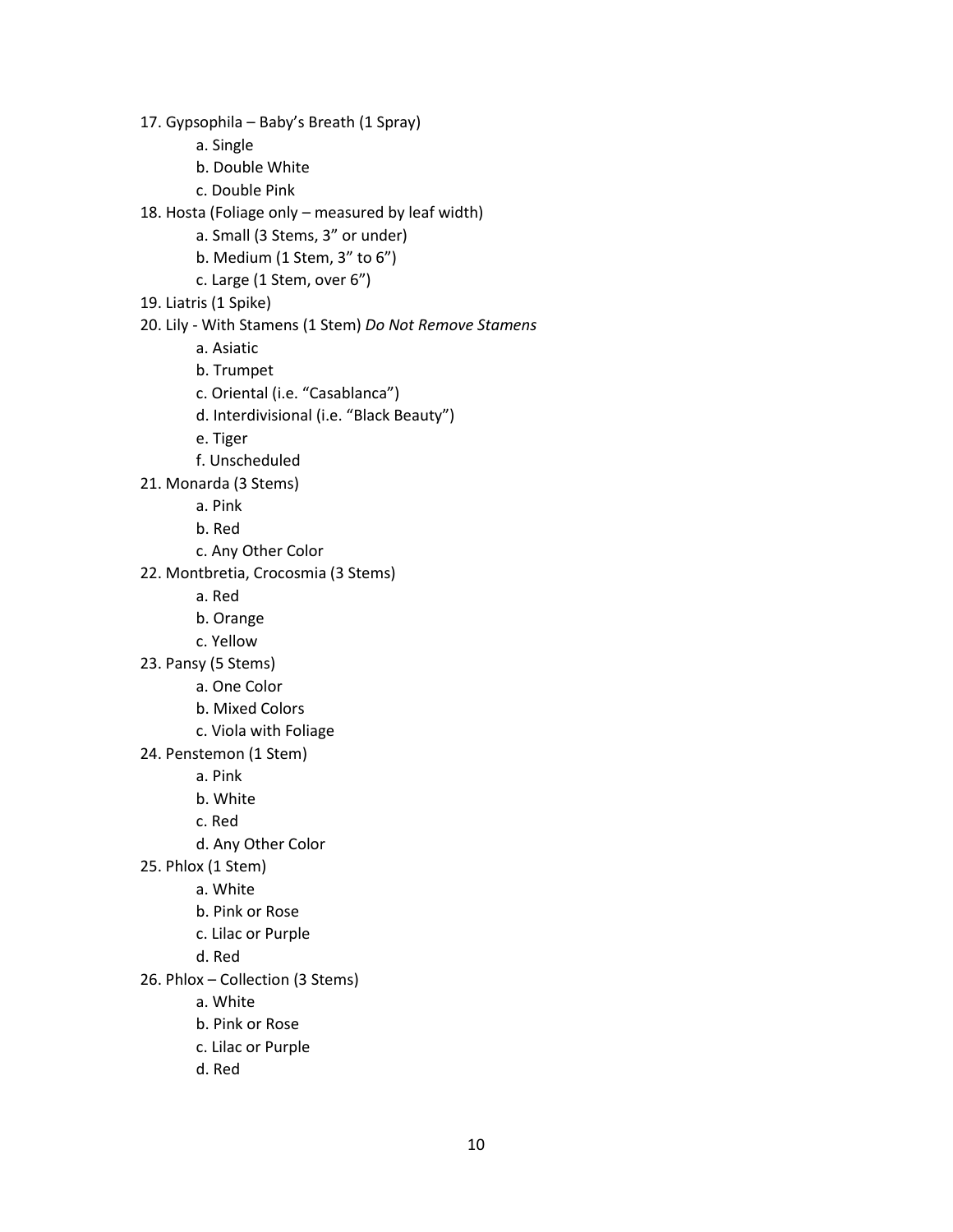27. Poppy (3 Stems) a. Red b. Orange c. Any Other Color 28. Statice, German (3 Stems) a. White b. Pink c. Any Other Color 29. Veronica, Speedwell (3 Stems) 30. Yarrow (1 Stem) a. White b. Pink c. Yellow d. Any Other Color 31. Perennial, Unscheduled a. Bulb b. Other 9. **Collection of Perennials** – *Use the Lots Immediately Following* Blue = 15 points Red = 8 points White = 4 points **Lots:** 1. Fuchsia Collection – All Different Varieties, Six (6) 12 inch Stems 2. Phlox – Collection (7 Stems) 3. Collection of Perennials, 15 or More Varieties 10. **Shrubs, Trees and Vines, Name Varieties** – *Use the Lots Immediately Following* Blue =  $10$  points Red = 6 points White = 3 points Stem not over 24 inches long **Lots:** 1. Clematis (1 Stem) a. White b. Purple or Orchid c. Rose or Pink d. Any Other 2. Hydrangea – Mophead (1 Stem) a. White b. Pink c. Blue d. Purple e. Red f. Other 3. Hydrangea – Lace Cap (1 Stem) 4. Hydrangea – Any Other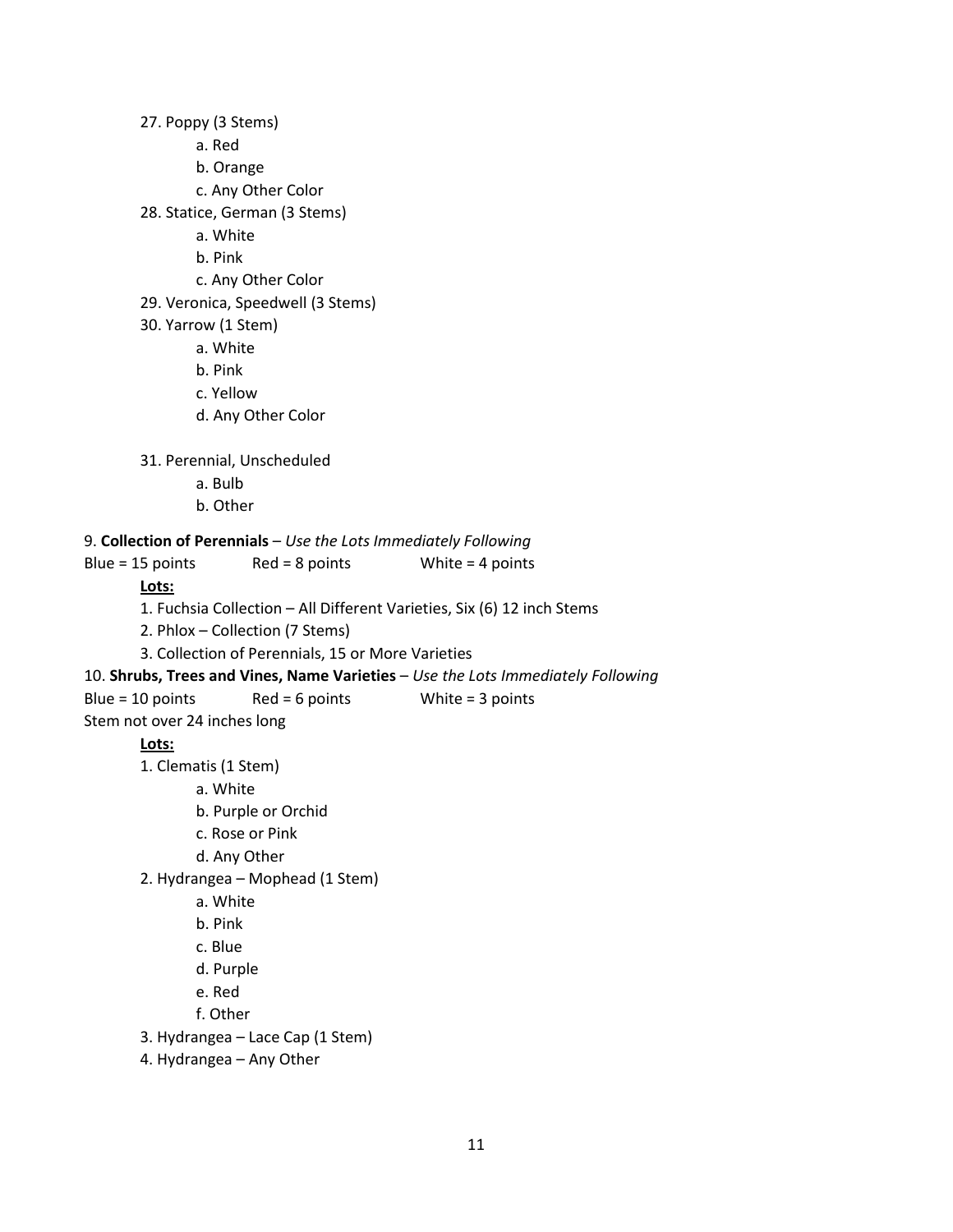5. Heaths and Heathers (1 Spray)

- a. Calluna
- b. Erica
- c. Any Other
- 6. Other Flowering Shrub or Tree
- 7. Ornamental Fruit or Berry (1 Stem)
- 8. Ornamental Foliage Evergreen (1 Stem or Spray)
- 9. Ornamental Foliage Deciduous (1 Stem or Spray)
- 10. Other Fruit or Flowering Vine
- 11. **Roses** *Use the Lots Immediately Following*

Blue = 10 points Red = 6 points White = 3 points

Name varieties where possible. No limit is set upon the number of entries in each Lot.

Hybrid Tea Roses must be grown disbudded except single varieties such as "Dainty Bess".

### **Lots:**

- 1. Hybrid Tea
	- a. One Stem
	- b. Three Stem
- 2. Floribunda
	- a. One Spray
	- b. Three Spray
- 3. Grandiflora
	- a. One Spray
	- b. Three Spray
- 4. Miniature
	- a. One Stem
		- b. Three Stems, One Variety
		- c. One Spray
- 5. Climbing 1 Spray
- 6. Shrub 1 Spray
	- a. Species
	- b. English Rose
- 7. Old Garden Rose
	- a. One Stem
	- b. Three Stem
- 8. Hybrid Tea Collection, Three Stems
	- a. Mixed Colors
- 9. Unscheduled
- 12. **Container Plants** *Use the Lots Immediately Following*

Blue = 15 points Red = 10 points White = 5 points

Must be grown in container and free of insects, groomed and in a clean container. Must have been in owner's possession three (3) months or more.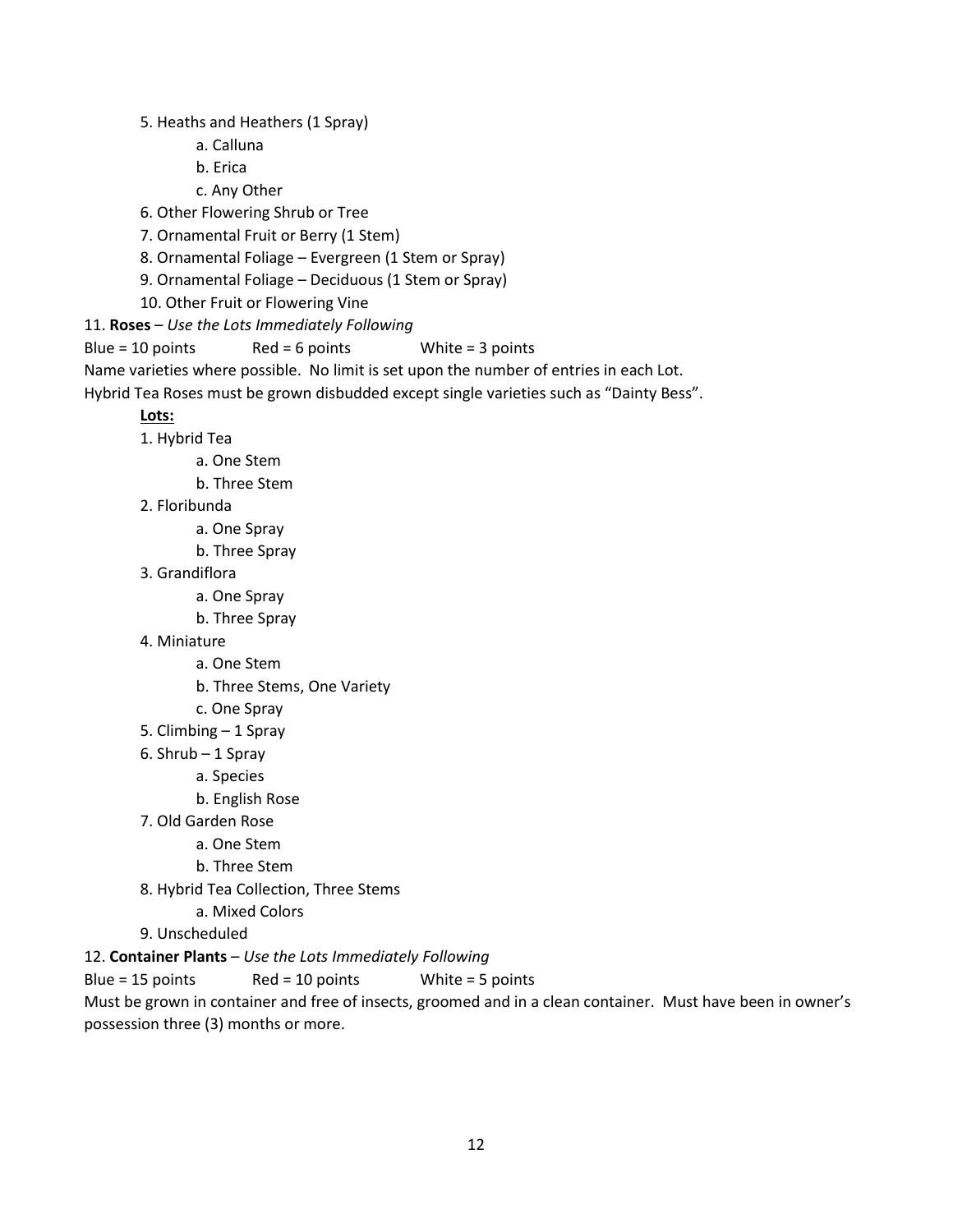#### **Lots:**

- 1. Begonia Decorative Foliage
- 2. Begonia Fibrous
	- a. Single
	- b. Double
- 3. Begonia Tuberous
- 4. Begonia Any Other
- 5. Cactus/Succulent
	- a. One Plant Under 6 Inches from the Top of the Pot
	- b. One Plant Under 12 Inches from the Top of the Pot
	- c. One Plant Over 12 Inches from the Top of the Pot
- 6. Coleus
- 7. Fuchsia Erect Type
- 8. Fern
- 9. Geraniums Flowering
- 10. Geraniums Foliage
- 11. Geraniums Martha Washington
- 12. Geraniums Scented
- 13. Gloxinia
- 14. Impatiens
- 15. Ivy
- 16. Lily
- 17. Orchid
- 18. Rose Miniature
- 19. Cactus or Succulent Combination
- 20. Combination Foliage Planting
- 21. Combination of Flowering Plants
- 22. Unscheduled Flowering
- 23. Unscheduled Foliage
- 24. Terrariums
- 25. Bonsai Entered as Display Only. *Show at Your Own Risk*
- 13. **Hanging Baskets** *Use the Lots Immediately Following*
- Blue = 30 points Red = 20 points White = 10 points
- All hanging baskets must be cleaned and groomed

- 1. Begonia Tuberous
- 2. Geraniums Ivy
- 3. Petunia
- 4. Fuchsia Trailing
- 5. Outdoor Plant Trailing, One Variety
- 6. Outdoor Plant Trailing, Combination of Any Variety
- 7. Indoor Plant Trailing, One Variety
- 8. Indoor Plant Trailing, Combination of Any Variety
- 9. Unscheduled Trailing, Foliage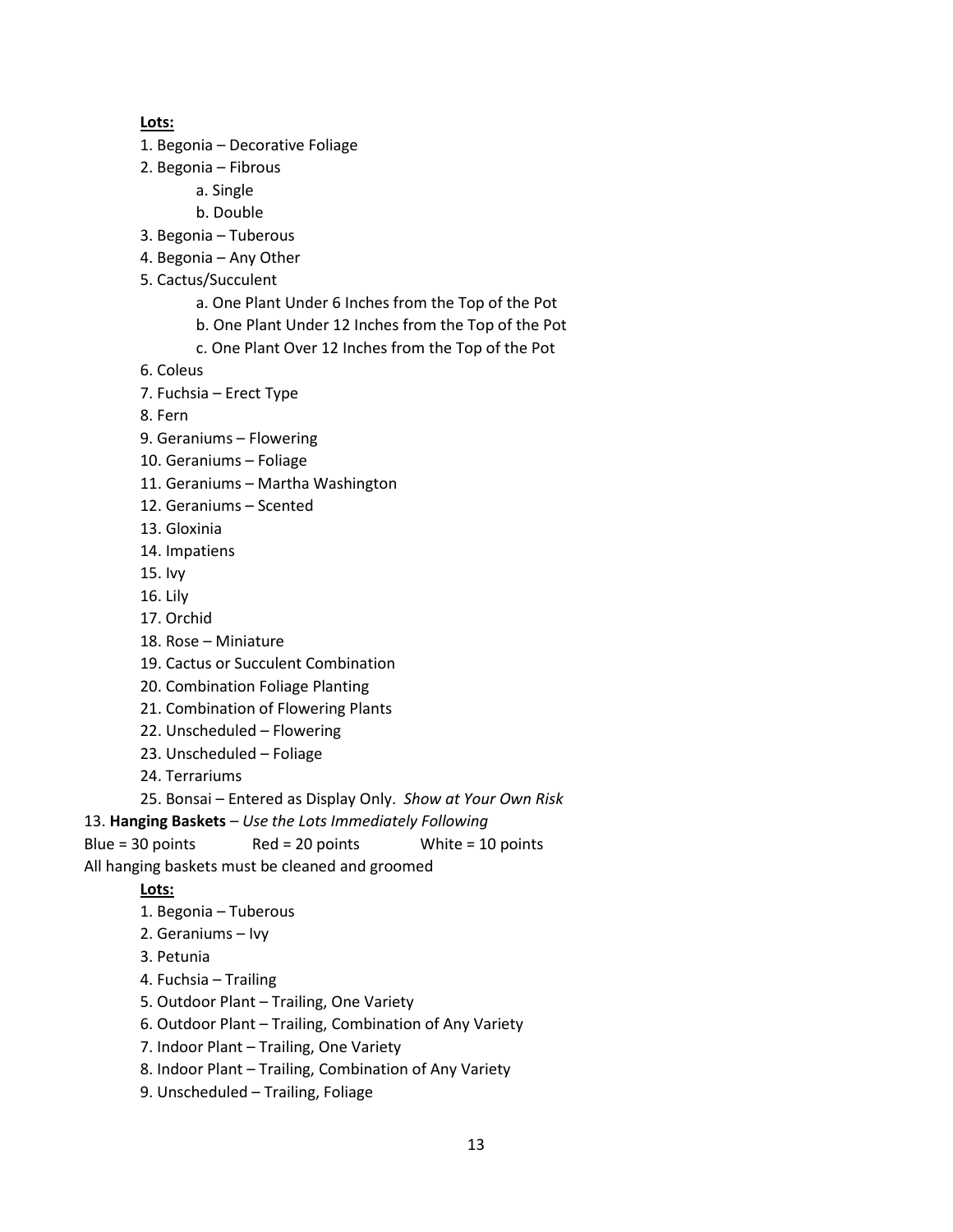- 10. Unscheduled Trailing, Flowering
- 11. Fern
- 12. Impatiens

14. **African Violets** – *Use the Lots and Color Key Immediately Following*

Blue = 10 points Red = 6 points White = 3 points

All entries must be single crown, except trailing. No limit is set upon the number of entries in each lot.

**African Violets Color Key:** Please indicate color on registration

- A. White **D. Variegated**
- B. Pink E. Any Other Color
- C. Blue or Purple

**Lots:**

- 1. Single Flower
- 2. Double Flower
- 3. Variegated Flower
- 4. Bi-Color or Multi-Color
- 5. Miniature
- 6. Micro-Mini
- 7. Trailing
- 8. Collection of Three (3) Plants, Each Different
	- a. Regular
	- b. Miniature
- 9. Combination Planting

## 15. **Advanced Designer** – *Use the Lots Immediately Following*

Blue = 30 points Red = 20 points White = 10 points

Accessories are permitted in all classes. Accessories may be used at designer's OWN RISK.

Fair Theme: "Let the Good Times Grow"

## **Lots:**

1. "Let the Good Times Grow" – Creative Design of Your Choice – Use your

imagination to create a design

- 2. "Up, Up & Away" Vertical design
- 3. "Morning, Growing Sunrise" Predominately yellow, orange and red flowers
- 4. "Little Shoots" Design under 8 inches
- 5. "Forgot to Water" Dry arrangement

16. **Novice Designer** – *Use the Lots Immediately Following*

Blue = 30 points Red = 20 points White = 10 points

Exhibitor must not have won a blue ribbon in this division at our Fair.

## **Lots:**

1. "Let the Good Times Grow" – Creative design, designer's choice of material: fresh, dried or a combination.

- 2. "Little Shoots" Design under 8 inches using fresh or dried material.
- 3. "Forgot to Water" Dry arrangement

17. **Niches** – *Use the Lots Immediately Following*

Blue = 30 points Red = 25 points White = 20 points Honorable Mention = 15 points To be judged on their own merit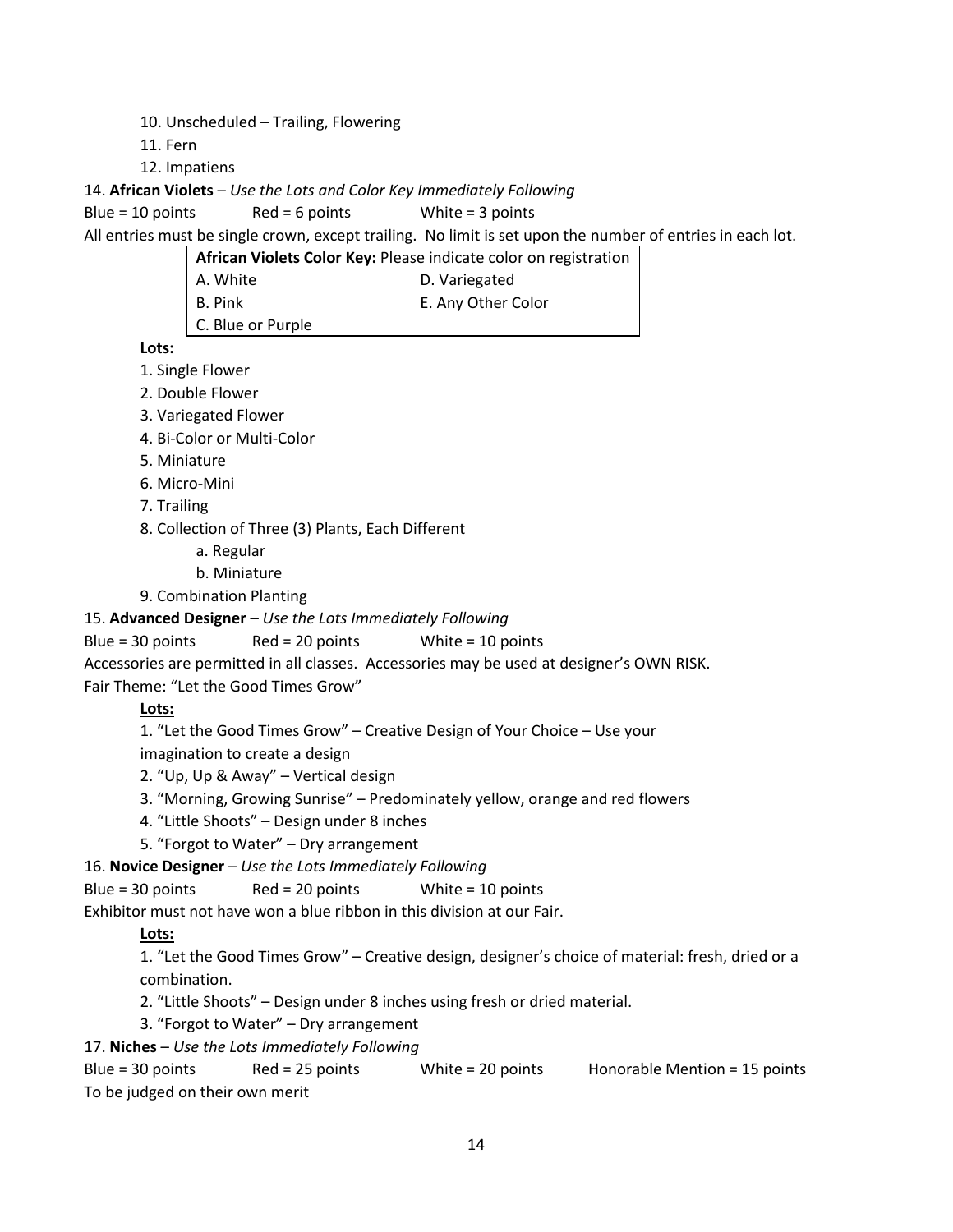#### **Lots:**

1. Mass Design

2. Line Mass Design

3. Foliage Design

18. **Wreaths/Swags** – *Use the Lots Immediately Following*

Blue =  $25$  points Red =  $18$  points White =  $10$  points

**Lots:**

1. Dried – Using Theme

2. Fresh – Using Theme

# **Division B: ADULT UNSCHEDULED**

*Please reserve space with the Superintendent by July 8th .*

# **Classes:**

# 1. **Unscheduled Individual Exhibit**

Blue = \$8.00 Red = \$6.00 White = \$4.00 Any worthwhile exhibit not provided for above, entered by an individual, containing not less than eight (8) items.

# 2. **Unscheduled Club - Themed Exhibit**

Blue = \$18.00 Red = \$16.00 White = \$12.00 Exhibit will depict the Fair theme, "Let the Good Times Grow." Items on display must be named.

# 3. **Unscheduled Club – Educational Exhibit**

All clubs will receive \$6.00 for participating

Blue = \$18.00 Red = 16.00 White = \$12.00

Special Exhibit – Name items in education. Must be in one area. Examples: all grasses, or all ferns, or all geraniums. Must have ten (10) different varieties of the exhibit.

# **Division C: CHILDREN AND YOUTH**

The Danish system of judging will apply to Classes 1 through 4; classes 1-2 (ages 5-9) and classes 3-4 (ages 10- 17). Floral exhibits must be entered in furnished clear containers. Entries must be on yellow entry forms. Maximum of three (3) entries of roses, gladiolas and dahlias.

# **Classes:**

1. **Children's Arrangements and Potted Plants (Ages 5-9 years old)** – *Use the Lots Immediately Following* Horticulture must be grown by the exhibitor.

Blue = 10 points Red = 5 points White = 3 points

# **Lots:**

1. "Let the Good Times Grow" Arrangement – Creative design of your choice

- 2. Arrangement Design using Bright Colored Flowers
- 3. Potted Plant Pot size not over 12 inches
- 4. Hanging Basket

# 2. **Children's Floral (Ages 5-9 years old)** – *Use the Lots Immediately Following*

Horticulture must be grown by the exhibitor. Containers will be furnished.

Blue =  $7$  points Red =  $5$  points White =  $3$  points